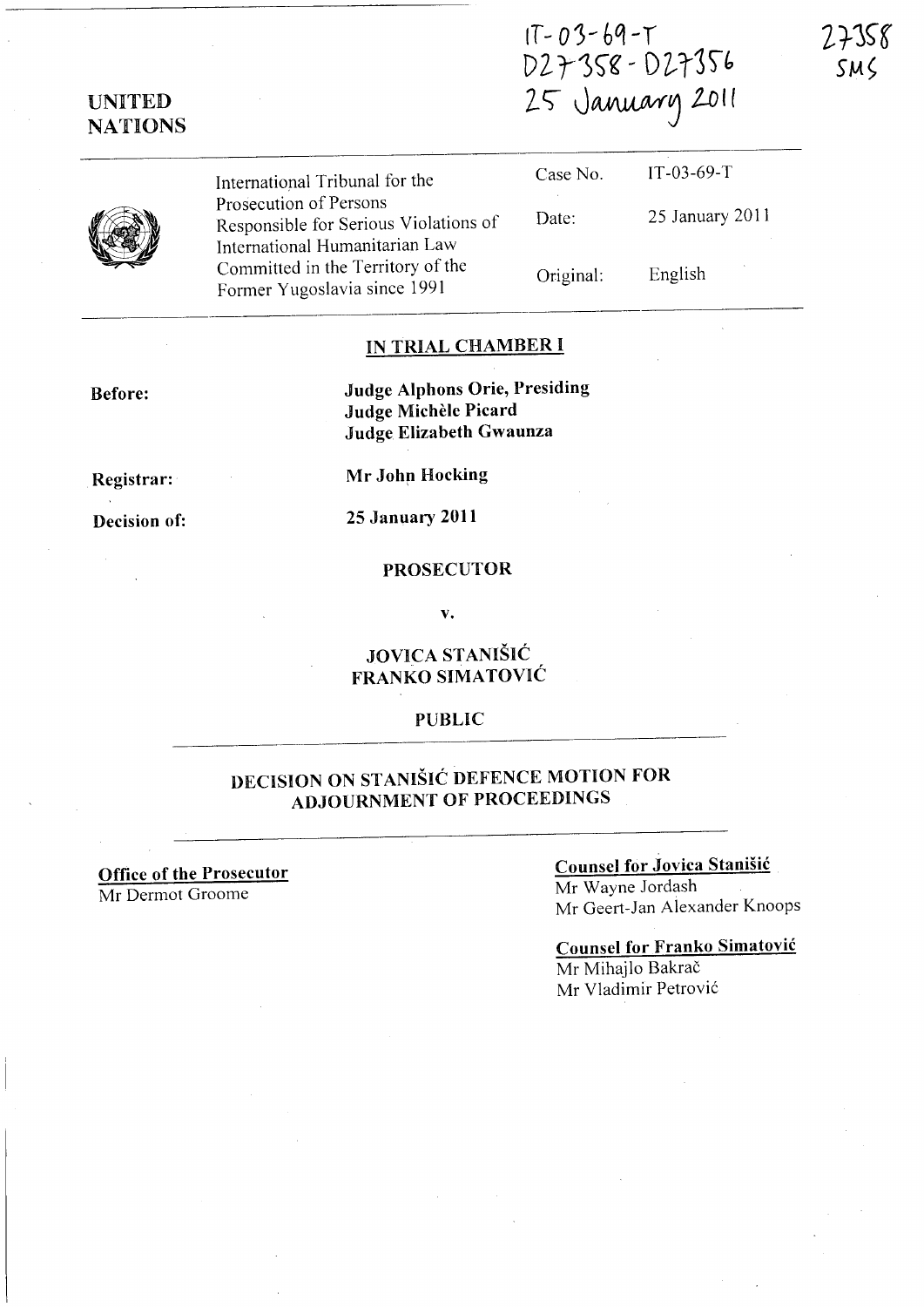# I. PROCEDURAL HISTORY **AND** SUBMISSIONS OF THE PARTIES

1. On 17 December 2010, the Stanišić Defence filed confidentially the "Stanišić Motion for Adjournment of Proceedings" ("Motion"), wherein it requested a one-month adjournment of trial proceedings in order "to properly analyze, review and investigate the recently-tendered Mladi6 diaries, and materials related thereto".<sup>1</sup> The Simatović Defence joined the Motion on 20 December  $2010.<sup>2</sup>$ 

2. In the Motion, the Stanisic Defence argued that all of the material in question - namely, the diaries of Ratko Mladić ("Mladić diaries"), the English translation of which totals approximately 4,800 pages, as well as other material including 93 audio cassettes, ten video cassettes, two CD ROMs and eight DVDs, together consisting of 113 hours of recordings - and not just those portions of the Mladić diaries upon which the Prosecution seeks to rely, would require careful analysis as to 'their reliability. <sup>3</sup>

3. The "Prosecution Response to Defence Motion for Adjournment of Proceedings", was tiled confidentially on 21 December 2010 ("Response") and ultimately did not oppose the Motion. On 29 December 2010, the Chamber informed the parties by way of an informal communication of its decision to grant an adjournment of two weeks.

## **n.** DISCUSSION

4. In deciding to grant a two-week adjournment, the Chamber recalled that on 13 September 2010, the Prosecution had filed its notification of its intention to use 21 excerpts from the Mladi6 diaries comprising approximately 120 pages.<sup>4</sup> It recalled further that, on 7 October 2010, the Chamber had granted the Prosecution's motion to add the Mladić diaries to its Rule 65 ter exhibit list.<sup>5</sup> In its decision on that motion, the Chamber had agreed with a system proposed by the Prosecution, whereby the Prosecution would give advance notice of the parts of the Mladic diaries it intended to use, in order to allow "adequate time from the moment of notification for the Defence to prepare before these portions may be used in court".<sup>6</sup> In the same decision, the Chamber had also

Motion, para. 10. See also para. 1.

<sup>&</sup>lt;sup>2</sup> Simatovic Defence Joinder in Stanišic Motion for Adjournment of Proceedings, filed confidentially on 20 December 2010.

 $3$  Motion, paras 3, 5, 6, 7.

<sup>&</sup>lt;sup>4</sup> First Prosecution Notification of Excerpts from Mladic Notebooks, 13 September 2010.

<sup>&</sup>lt;sup>5</sup> Sixteenth Prosecution Motion for Leave to Amend its Rule 65 *ter* Exhibit List with Confidential Annex (Mladić Notebooks), filed publicly with confidential Annex on <sup>14</sup>May 2010.

 $6$  Decision on Sixteenth Prosecution Motion for Leave to Amend Its Rule 65 *ter* Exhibit List with Confidential Annex, 7 October 2010, para. 15.